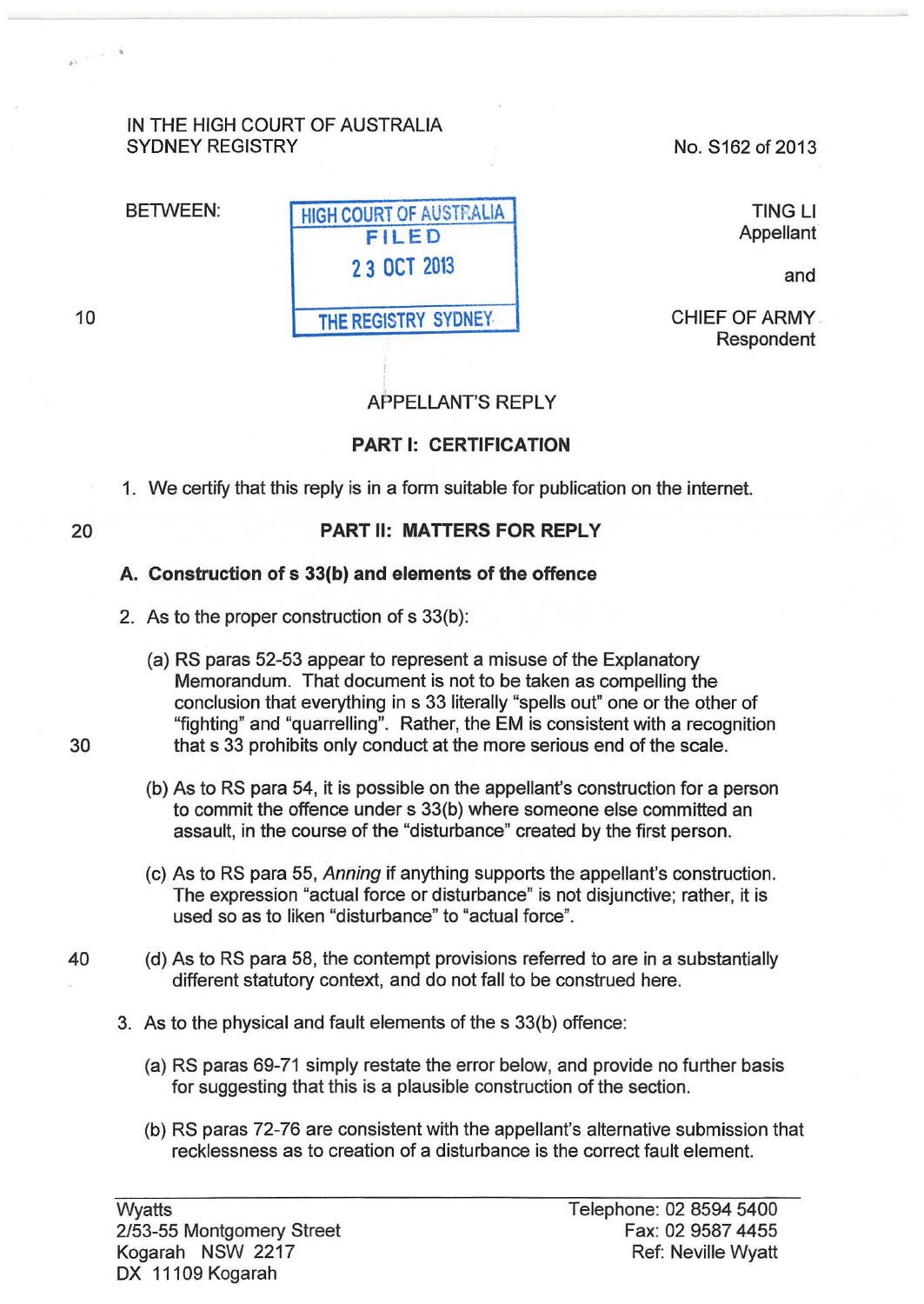#### **B. Substantial miscarriage of justice**

- 4. The respondent's principal point is that, if recklessness is the correct fault element, there was no substantial miscarriage of justice because the appellant must have been convicted anyway (RS paras 91-92).
- 5. This argument appears to be premised upon the respondent's primary position about the elements of the offence being correct. That is, it assumes that the requisite element of recklessness would be recklessness as to whether the
- 10 appellant was engaging in the conduct as particularized in the charge "which" creates a disturbance (and thus would be satisfied by the kind of intention which the respondent says applies).
- 6. The respondent does not deal at all with the fact that there was no evidence of any advertence by the appellant to the supposedly "disturbing" effect of his actions on the peace of the surrounding environment (however "disturbance" is understood). The summary of the appellant's evidence at RS para 91 does not establish the unaddressed mental element and rises no higher than conjecture.<sup>1</sup> But on any view, a direction that a particular fault element of an offence need 20 not be proved at all plainly goes to the root of the proceedings.
	- 7. *A* fortiori, the respondent's submission would have to be rejected if the appellant's argument that "creates a disturbance" requires an element of violence is correct. It is noted that the respondent makes no submission in relation to the consequences of that argument being correct.
	- 8. As to the statutory provisions dealing with the Tribunal's powers on an appeal from a court martial, RS para 78 misstates the effect of s 23(1) (which provides that the Tribunal shall quash conviction if any of (a)-(d) are made out).
	- 9. Insofar as the respondent makes submissions about the authorities dealing with the common form "proviso", those submissions should be rejected. So much follows from the reasoning of Gummow and Callinan JJ, with Hayne J's substantial concurrence, in Hembury. However, the appellant would succeed even if those authorities are thought to state the applicable principles, for the reasons given in written submissions in chief (paragraphs 92-97).

#### **C. The notice of contention**

40 10. The respondent's submissions on its notice of contention seek to link the jurisdiction of the Federal Court under s 52 of the Appeals Act to the form and manner of expression of the grounds set out in the Amended Notice of Appeal to that Court. The respondent also complains about the emphasis the appellant now places on different aspects of those points, and about the authorities and contextual considerations the appellant now relies upon in advancing the necessary statutory construction analysis.

30

-2-

 $<sup>1</sup>$  The appellant's unchallenged evidence of his state of mind was that  $<sup>1</sup>$  did not mean for the situation to</sup></sup> deteriorate to that level" (AB354.10), "I never even anticipated he would not listen to me" (AB354.32), "needed to put it to him sincerely and calmly" (AB373.21 ), "I did not create a disturbance" (AB375.4). The context was the "racial slur" (AB73.11; cf AB348.25 "a legal standard that is enforceable": Racial Discrimination Act 1975 (Cth) ss 18C and 18E) which the appellant had thought was "highly inappropriate" (AB343.38; the prosecution never put to the appellant that it was said in jest), especially since Mr Snashall was a "stranger" (AB366.6), which Mr Snashall later confirmed (AB347.18-.25, 367.20-22, 372.35), and the appellant tried to protest (AB349.10;351.20; 331.2-1 0;352.25; 373.21 ).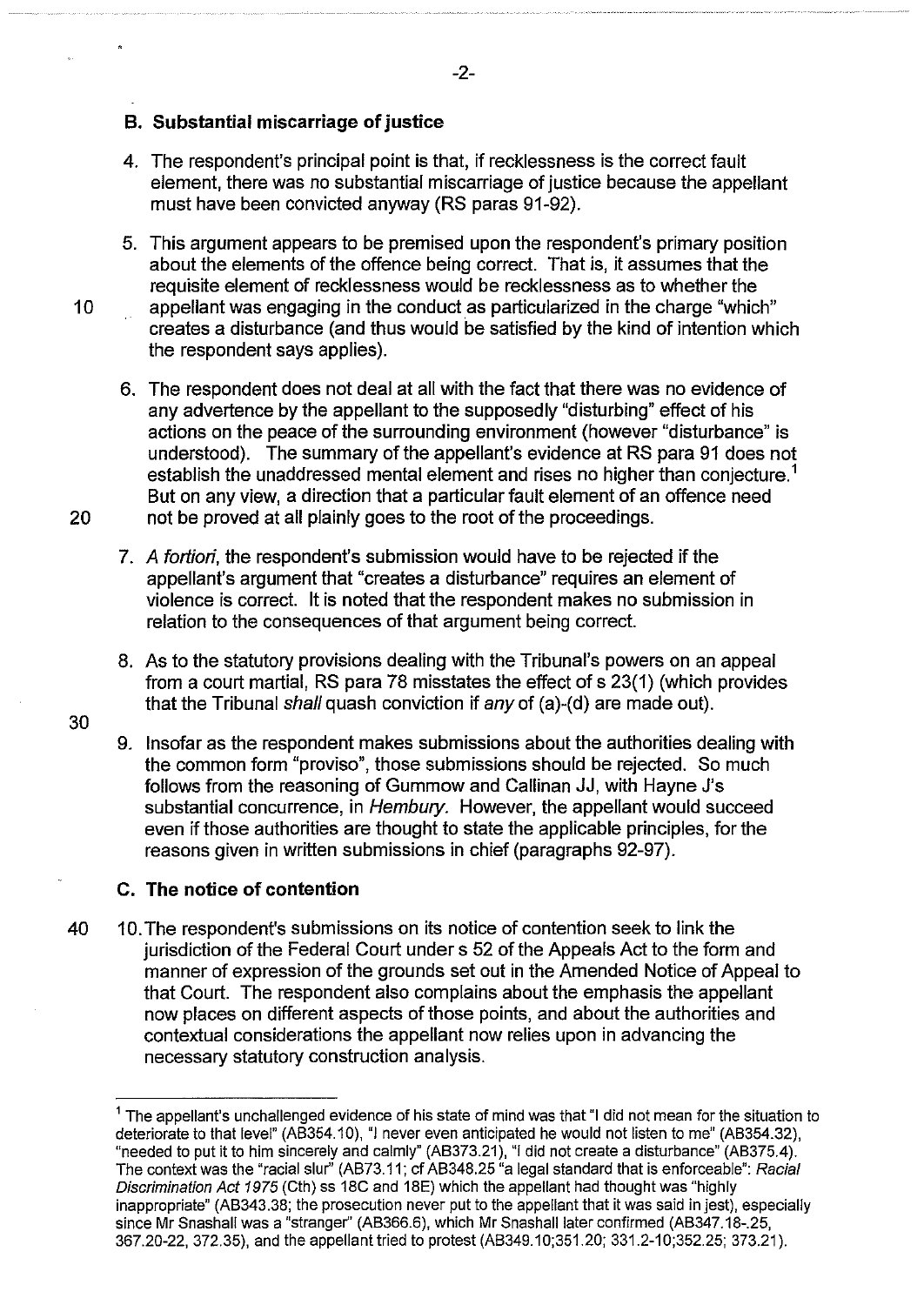- 11.As to s 52 of the Appeals Act, the respondent says that subsection (1) of s 52 "defines" or "sets" the jurisdiction of the Federal Court (RS paras 15, 17). However, it is subsection (3) which provides (under ss 76(ii) and 77(i) of the Constitution) that the Federal Court "has jurisdiction to hear and determine matters arising under this section with respect to which appeals are instituted in that Court in accordance with this section".
- 12.1n that context it may be accepted that s 52(1) limits that jurisdiction, insofar as the appeal must be "on a question of law involved in a decision of the Tribunal in 10 respect of an appeal under this Act". However, the respondent's submissions appear to go further, suggesting that the Federal Court's jurisdiction to consider a "question of law" can go no further than to consider the precise form of legal reasoning which the Tribunal explicitly engaged in.
- 13. That argument is made in spite of the respondent's reference to authorities which hold that a question of law may arise even where it was implicit in the decision under appeal, or where the decision depended expressly upon a matter of law even if the issue had not been argued before the decision-maker in those terms (in particular, Walker Corporation [2009] NSWCA 178, cited at RS paras 20 19-20, which refers to Director-General, Department of Ageing, Disability and Home Care v Lambert [2009] NSWCA 102 at [28] per Hodgson JA, and at [70]-[71] per Basten JA; Grygiel v Baine [2005] NSWCA 218 at [29] per Basten JA).
- 14. Authorities such as Birdseye v Australian Securities and Investments Commission (2003) 38 AAR 55 at 59-62 [11]-[29] do not support any formal attack upon the drafting of the Amended Notice of Appeal. The point in Birdseye was whether the appeal in that case raised a question of law or merely questions of fact or mixed law and fact (as it so often is, in cases involving a statutory formula such as "question of law"). The notice of appeal there was 30 expressed in terms of contentions of fact prefaced with the empty formulary of "erred in law" (cf at 59-60 [13]-[15]). At 62 [29] Branson and Stone JJ said that in considering whether jurisdiction had been properly invoked, "form cannot prevail over substance".
- 15. That is consistent with the purpose of the limitation in s 52(1) to appeals "on a question of law involved in a decision of the Tribunal". As the respondent says at RS paras 30-31, the availability of an "appeal" to a Chapter Ill court does not mean that the workings of the self-contained military justice system should be wholly open to review. However, the terms of s 52(1) and (3), and the contrast 40 between s 52 and s 51 (reference of questions of law), makes plain that it is the "matter ... with respect to which" such an appeal is instituted which the Federal Court may "hear and determine".
- 16. Thus, the Court is not limited to answering abstract questions of law posed to it, but may grant final relief in respect of the Tribunal's decision, the scope of such possible relief being indicated by s 52(5); cf Kostas v HIA Insurance Services Pty Ltd (2010) 241 CLR 390 at 417 [87]-[88]. The "matter" is whether the appellant is entitled to relief because the decision of the Tribunal was wrong on account of the question of law. It is for the Federal Court to determine whether, 50 on the correct answer to that question, the Tribunal ought to have held that the court martial's decision was wrong in law and a substantial miscarriage of justice resulted, such as to quash the conviction (as this Court did in Hembury). So conclusions which follow from the correct view of the law in the circumstances of the case are within the Federal Court's jurisdiction.

j,

-3-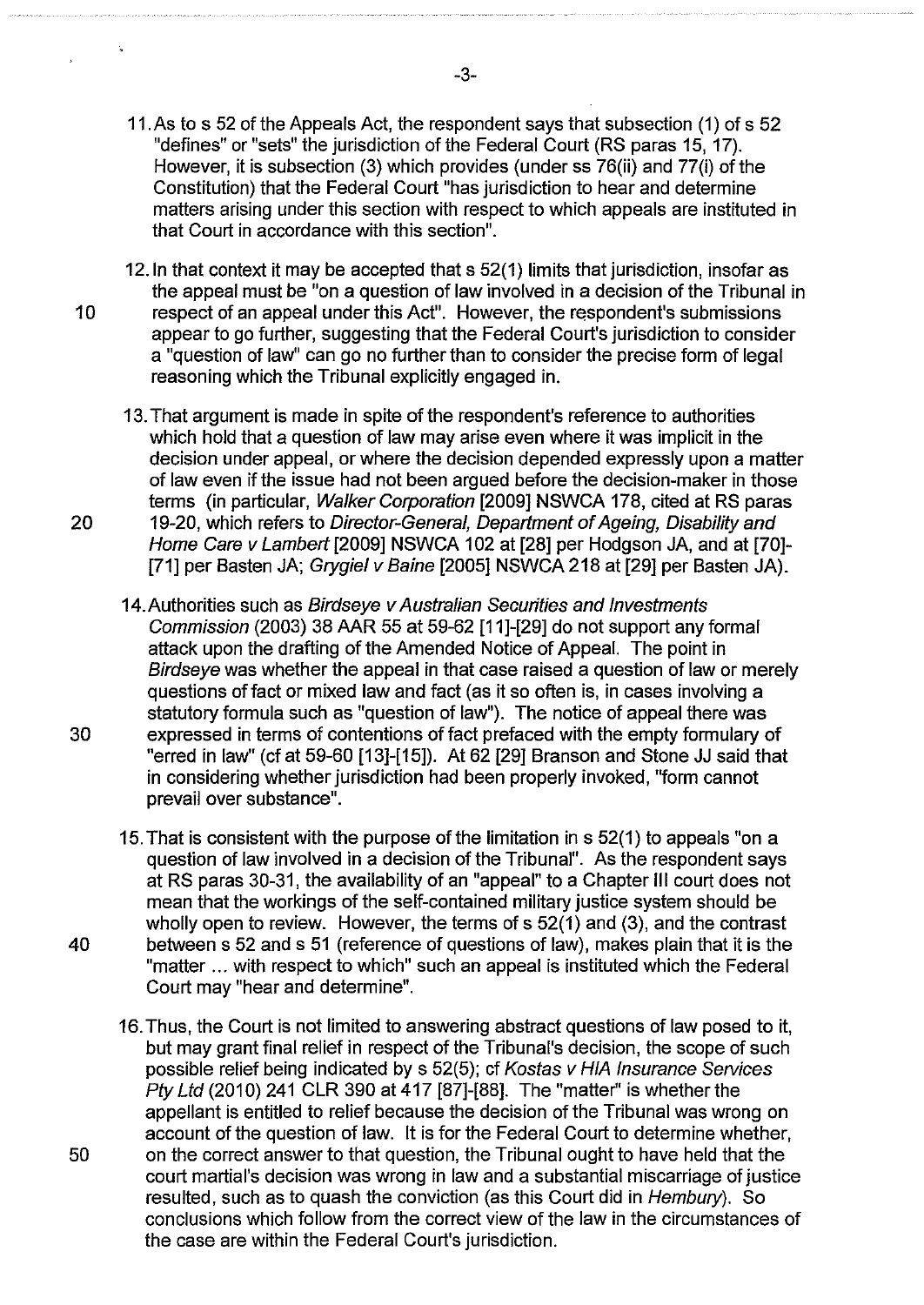- 17. There is no contention in this case that the grounds the appellant relied upon in the Federal Court constituted mere questions of fact or mixed law and fact. It has always been clear that the Judge Advocate's directions to the court martial panel explicitly addressed two points of law, each of which the Tribunal considered. One concerned what comprised "creat[ing] a disturbance". The other concerned what fault element attached to that physical element of the offence under s 33(b).
- 18. Nothing in s 52 requires that the questions of law so raised be expressed in any 10 particular way, although they may be understood at a number of levels of generality (cf Kostas at 402 [34]). In an open form, the questions would be "what does creates a disturbance mean?" and "what is the fault element corresponding to that physical element?" In a closed and summary form, they are "does creates a disturbance require an element of violence?" and "is the corresponding fault element recklessness or intention?" The latter necessarily embraces a more particular question about the content of that "intention", with reference to the distinction the Judge Advocate repeatedly drew, and which the Tribunal and Full Court explicitly endorsed, between an intention to engage in the particularized acts and an intention to create a disturbance. The Tribunal's 20 decision could not have been reached without rejecting each of the constructions of s 33(b) and Ch 2 of the Criminal Code the appellant puts forward.
- 19. Those two points arose on the face of the each of the Amended Notice of Appeal to the Tribunal and the Amended Notice of Appeal to the Federal Court. They were clear on the face of the reasons for the Tribunal's decision and the Judge Advocate's directions. The respondent cannot claim denial of procedural fairness. The grounds set out in each of the Amended Notices of Appeal were identical in terms, save for prefatory words which were intended to refer to the 30 provisions conferring jurisdiction on each body (ss 23(1) and 20(1 ), and s 52 of the Appeals Act respectively). In each Amended Notice of Appeal, para 1 (e) extended to "intention or recklessness" (and see AB663, para 19 of the written submissions to the Full Court); para  $1(q)$  concerned an "erroneous direction that the intention to create the result was irrelevant"; para 1(h) raised an "erroneous direction as to the meaning of disturbance" (AB463-464, AB645-646).
- 20. On their face, these grounds raised questions of law. The manner of their expression may be criticized, but that did not avoid or limit the Federal Court's jurisdiction. Nor was the Full Court required to consider only the same 40 authorities, or the same aspects of the statutory context, which were referred to in connection with these legal arguments in the Tribunal. Nor is this Court.
	- 21.1n the Full Court, the respondent produced an aide-memoire which summarized the appellant's grounds of appeal. While it was said to be an effective summary, that did not mean that it supplanted the Amended Notice of Appeal. That the scope of the appellant's contentions was known to be broader is apparent from the approach of Dowsett and Logan JJ. As Dowsett J said at [123] (AB820- 821), the appellant never abandoned any aspect of his grounds of appeal.
- 50 22. For those reasons the respondent's submissions on its notice of contention should not be accepted.

 $\frac{1}{2} \frac{d^2}{dt^2}$